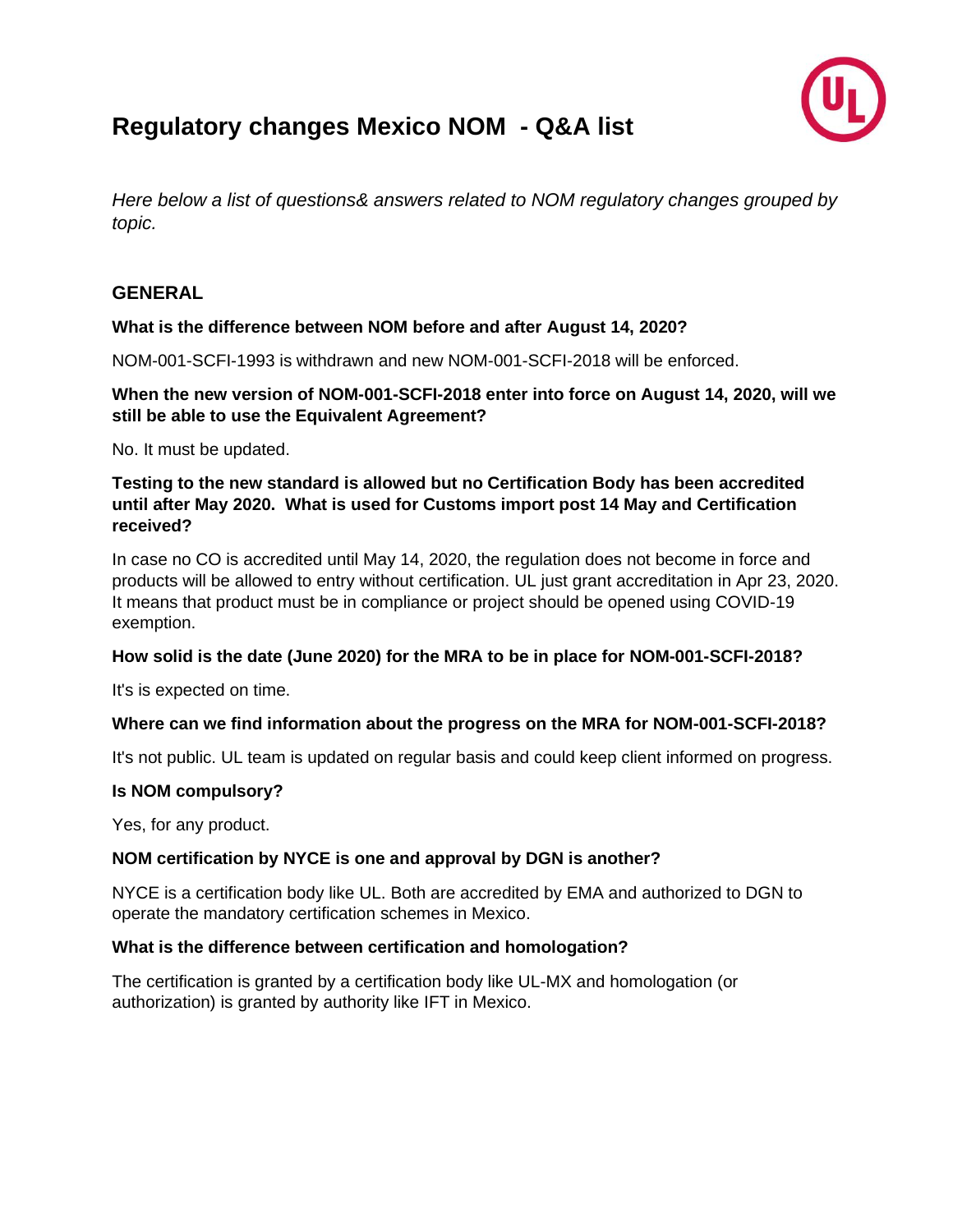# **PRODUCT TYPES, EMBEDDED PARTS**



#### **Are fiber optic telecommunication products for use in datacenters, not residential use, out-of-scope or exempt from NOM certification?**

These products are exempted from telecommunication NOM & IFT homologation for cases where they are not connected to public telecommunication network and do not have RF communication features.

# **What about Lithium Ion batteries spare parts and accessories?**

Foreign federal Law was modified to clarify that if a product is certified with pieces, parts or components as part of the original end-product certification, those pieces, parts or components can be covered by the certificate even if they arrive at point of entry separate from the end product.

A further clarification letter was issued May 24, 2019, stating that pieces, parts or components:

1. Can be added to an end-product certificate only if:

• They are within the scope of the same NOM standard applicable to the end product; and

• They were tested with the end product.

2. Covered by a separate NOM standard shall comply with the applicable NOM for that piece, part or component.

3. Covered by a separate NOM standard not included in Annex 2.4.1 cannot be added to an end product certificate.

4. Intended to be included in an end-product certificate:

• Shall be listed and provided to the certification body by the importer, including the applicable 8 digit HS Code; and

• Must be listed in the test laboratory report to be considered as part of the certification

#### **What about products that are embedded in another product, do they have to comply with all NOMs?**

In general words, NOM scheme is designed for end-products. So parts, components are out of scope. These parts can be covered as below. Foreign federal Law was modified to clarify that if a product is certified with pieces, parts or components as part of the original end-product certification, those pieces, parts or components can be covered by the certificate even if they arrive at point of entry separate from the end product.

A further clarification letter was issued May 24, 2019, stating that pieces, parts or components:

1. Can be added to an end-product certificate only if:

• They are within the scope of the same NOM standard applicable to the end product; and

• They were tested with the end product.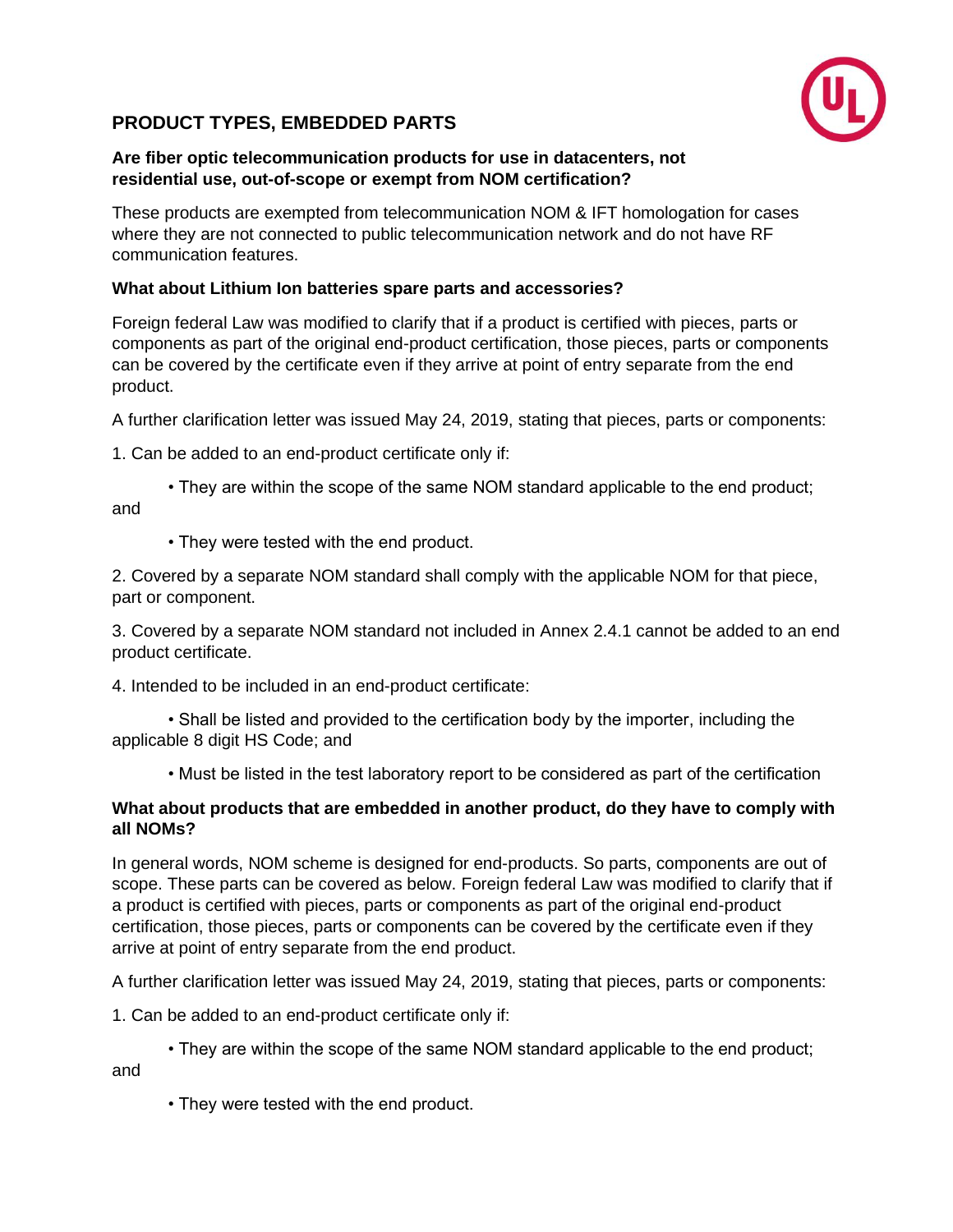

2. Covered by a separate NOM standard shall comply with the applicable NOM for that piece, part or component.

3. Covered by a separate NOM standard not included in Annex 2.4.1 cannot be added to an end product certificate.

4. Intended to be included in an end-product certificate:

• Shall be listed and provided to the certification body by the importer, including the applicable 8 digit HS Code; and

• Must be listed in the test laboratory report to be considered as part of the certification

# **Do you have a gap chart of NOM-001 1993 vs 2018?**

We have the gap analysis between NOM-001-SCFI-2018 vs 60065 and 60950-1 as per presentation only.

#### **Is there any changes to cell and Sat devices in country testing?**

No changes besides NOM-208 tests which can be performed in USA per US-MEXICO MRA. All other tests must be performed in-country.

#### **Does new NOM-001 cover other external power supplies other than power adapters?**

It applies to:

- electronic appliances and its accessories that use for its power supply the electrical energy of the public service, with single-phase supply voltages up to 277 V

- separate power supplies for appliances and battery replacement, uninterruptible power electronics, Electronic uninterrupted power systems (UPS) and battery chargers.

- external power supplies that are used in conjunction with electronic equipment, which are marketed, distributed or supplied, either individually or as part of and end use product in the same packaging, and to external power supplies marketed individually for information technology equipment per NOM-019-SCFI-1998 or the one that replaces it, for use in DC power supplies up to 250 V and AC power supplies up to 480 V at 60 Hz

It does not apply to:

- appliances that do not require power supply;

- equipment designed to operate in special environment (e.g. extreme temperatures, excessive dust, moisture or vibration, flammable gases and corrosive or explosive atmospheres);

- equipment intended to be used or installed on board ships or aircraft;

- equipment within the scope of NOM-019-SCFI-1998 and NOM-016-SCFI-1993, or those that replace them;

- external power supplies for outdoors, power supplies for luminaries and those which exceed the limits established in the objective and application field;

- internal power supplies;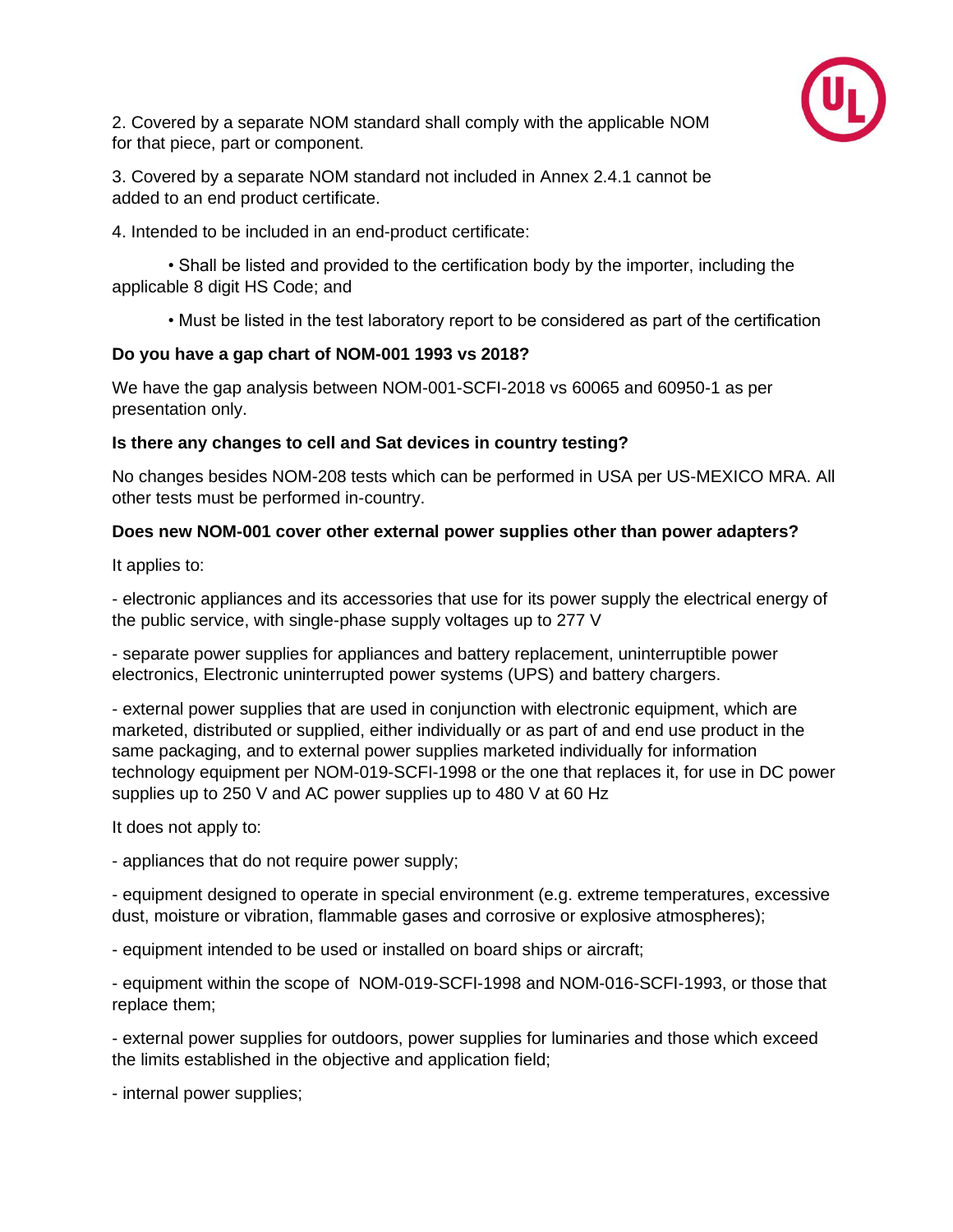

- external power supplies over 250 W

#### **If an external PS has UL Energy Efficiency certificate, does the product have to be retested again in Mexico for Energy Efficiency?**

Yes, the NOM-029 requirements applies and tests are performed in-country today.

#### **Could you comment further on spare parts for computers and smartphones?**

Foreign federal Law was modified to clarify that if a product is certified with pieces, parts or components as part of the original end-product certification, those pieces, parts or components can be covered by the certificate even if they arrive at point of entry separate from the end product.

A further clarification letter was issued May 24, 2019, stating that pieces, parts or components:

1. Can be added to an end-product certificate only if:

• They are within the scope of the same NOM standard applicable to the end product; and

• They were tested with the end product.

2. Covered by a separate NOM standard shall comply with the applicable NOM for that piece, part or component.

3. Covered by a separate NOM standard not included in Annex 2.4.1 cannot be added to an end product certificate.

4. Intended to be included in an end-product certificate:

• Shall be listed and provided to the certification body by the importer, including the applicable 8 digit HS Code; and

• Must be listed in the test laboratory report to be considered as part of the certification

#### **NOM-208. My product contains NOM certified radio modules. Is Mexico modular or do I need to certify the module with the host device as well?**

In theory modular approval is accepted in Mexico. But we have learned from end-product manufacturers sometimes they face issues at boarder because agent is asking for end-product be approved per NOM-208. It's important your customs broker be able to explain and demonstrate the end-product contains the proper module approved.

#### **Except Mobile phones and tablets , IT equipment, like Notebooks, laptops, desktops, servers, projectors with wireless modules inside of it , will be impacted by SAR regulation in Mexico?**

In general PORTABLE devices such as cellphone, tablet etc. are impacted since fit to above.

**Let's say a cellular module has IFT certificate. Then cellular module is then embedded into a PCIE card made by my company. The PCIE card is then sold to many organizations whom embed it into perhaps dozens of unique host systems which only interface to cellular network . What is requirement of PCIE device, what is requirement of host system?**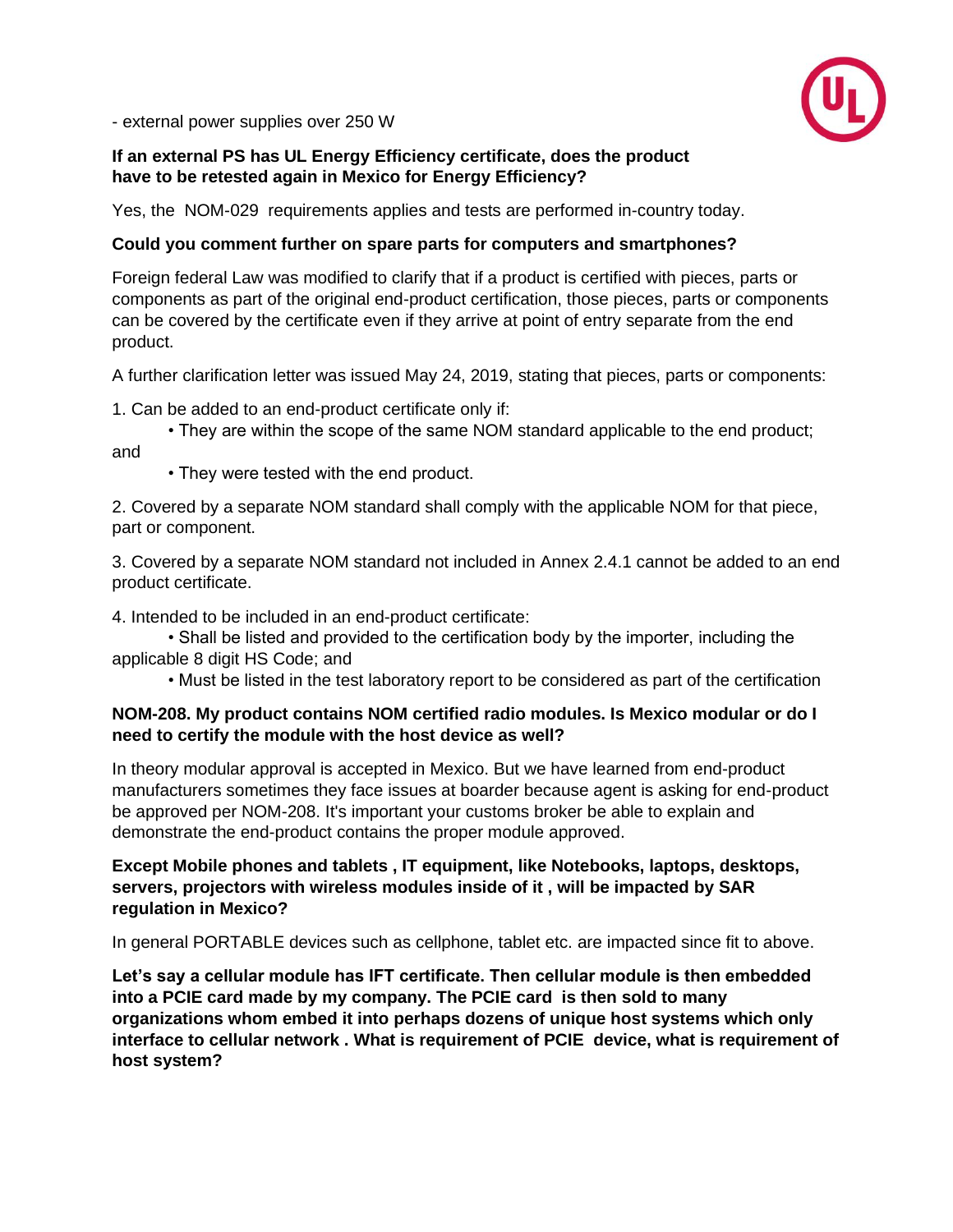

The host system needs to indicate it hosts a module XXX IFT approved per IFT ID XXXXXX-XXXXX.

#### **Are these requirements applicable to Commercial Use Only products as well?**

Yes. It could be applicable depending on NOM standard scope.

# **Which HS codes are applied to the medical devices? E.g. Medical light devices etc.**

UL does not have expertise on foreign trade. We highly recommend to contact a Mexican broker.

#### **We sell professional equipment, strictly business-to-business (no consumer goods). Does NOM-029 apply to imports? to sales?**

It depends on product categories and which Mexican HS code are assigned to.

I would say in general words, exempt can apply:

1. For ITE t is possible to apply High Specialized Equipment Dictum per clause 1.2 of NOM-019; or

2. For cases where standard assigned cannot be applied, the technical opinion letter could be an option.

# **What about WWAn modules for products other than tablets? Do they need NOM 221?**

In general words, it applies for tablets and cellphone.

**what are the requirements for a product that does not have an HS code that is included in NOM?** There is no requirements from point of entry perspective but these products still need to comply with NOM standards from market and customer right law perspectives.

# **Are there any testing and certification requirements for NFC radios 13.56 MHz?**

It does not require tests and requires "Memoria Tecnica" by Perito.

#### **Does IFT Radio certification requirements apply to commercial/industrial lighting controls, in addition to consumer?**

Yes. It applies. It is needed to confirm if tests are required or Memoria Tecnica by Perito only. It depends on technology used.

# **How does a Company distinguish the difference between shipments and spare parts?**

Foreign federal Law was modified to clarify that if a product is certified with pieces, parts or components as part of the original end-product certification, those pieces, parts or components can be covered by the certificate even if they arrive at point of entry separate from the end product.

A further clarification letter was issued May 24, 2019, stating that pieces, parts or components:

1. Can be added to an end-product certificate only if: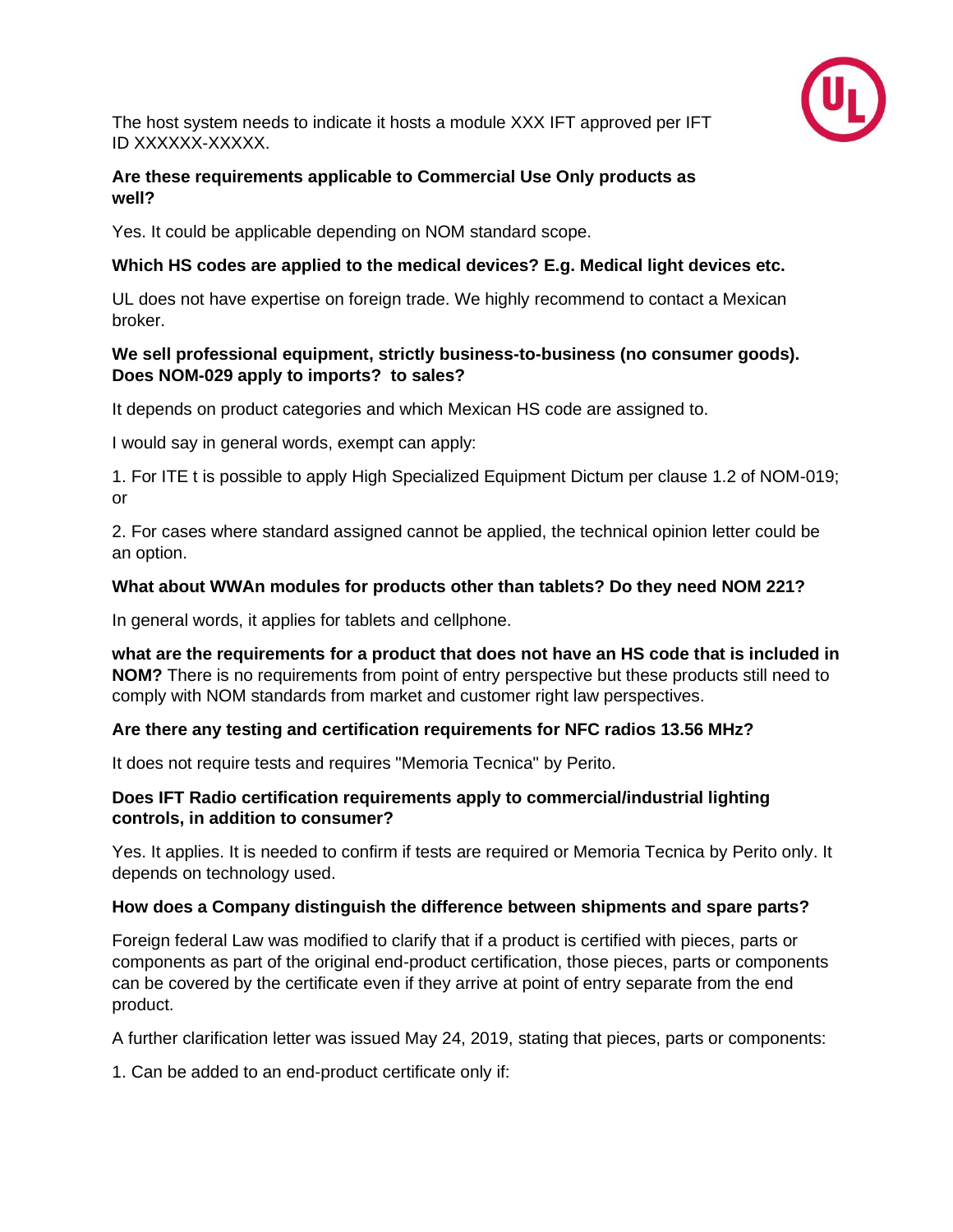

• They are within the scope of the same NOM standard applicable to the end product; and

• They were tested with the end product.

2. Covered by a separate NOM standard shall comply with the applicable NOM for that piece, part or component.

3. Covered by a separate NOM standard not included in Annex 2.4.1 cannot be added to an end product certificate.

4. Intended to be included in an end-product certificate:

• Shall be listed and provided to the certification body by the importer, including the applicable 8 digit HS Code; and

• Must be listed in the test laboratory report to be considered as part of the certification

#### **Which is correct standard supply to security cameras?**

NOM-019-SCFI-1998

#### **DOCUMENTATION & MARKING**

#### **What does a company need to undergo homologation for their product(s)?**

In general words, the requirements include documentation, literature of product, testing on samples. So please contact UL sales representative for request for a quote and opening a project.

#### **Can we already open projects with UL for the the NOM-001-SCFI-2018 and register the folio with the DGN?**

Not yet. UL-MX must be accredited before. It is expected for early May 2020.

#### **What is the difference between US HS code and Mexico HS code?**

UL does not experts on this topic, but in summary the World Customs Organization (WCO) has been administering 6 digits HS codes schedule. However, each country can modify by adding two digits or four digits as per their requirements without changing first six digits. In other words, first six digits of HS code (HTS code) are same in all countries.

**The exemption for <24 volts is canceled in this new NOM-001 version?** Yes, it is expected the exemption is withdraw.

**Are all certificates only approved for one year? Does this require a resubmittal ever year to maintain the certificate?** Mexican schemes include other certification models. UL presented the Model I because it is the most usual. Others models can allow certificate expire date for up to 3 years. BUT all certification schemes require annual market surveillance.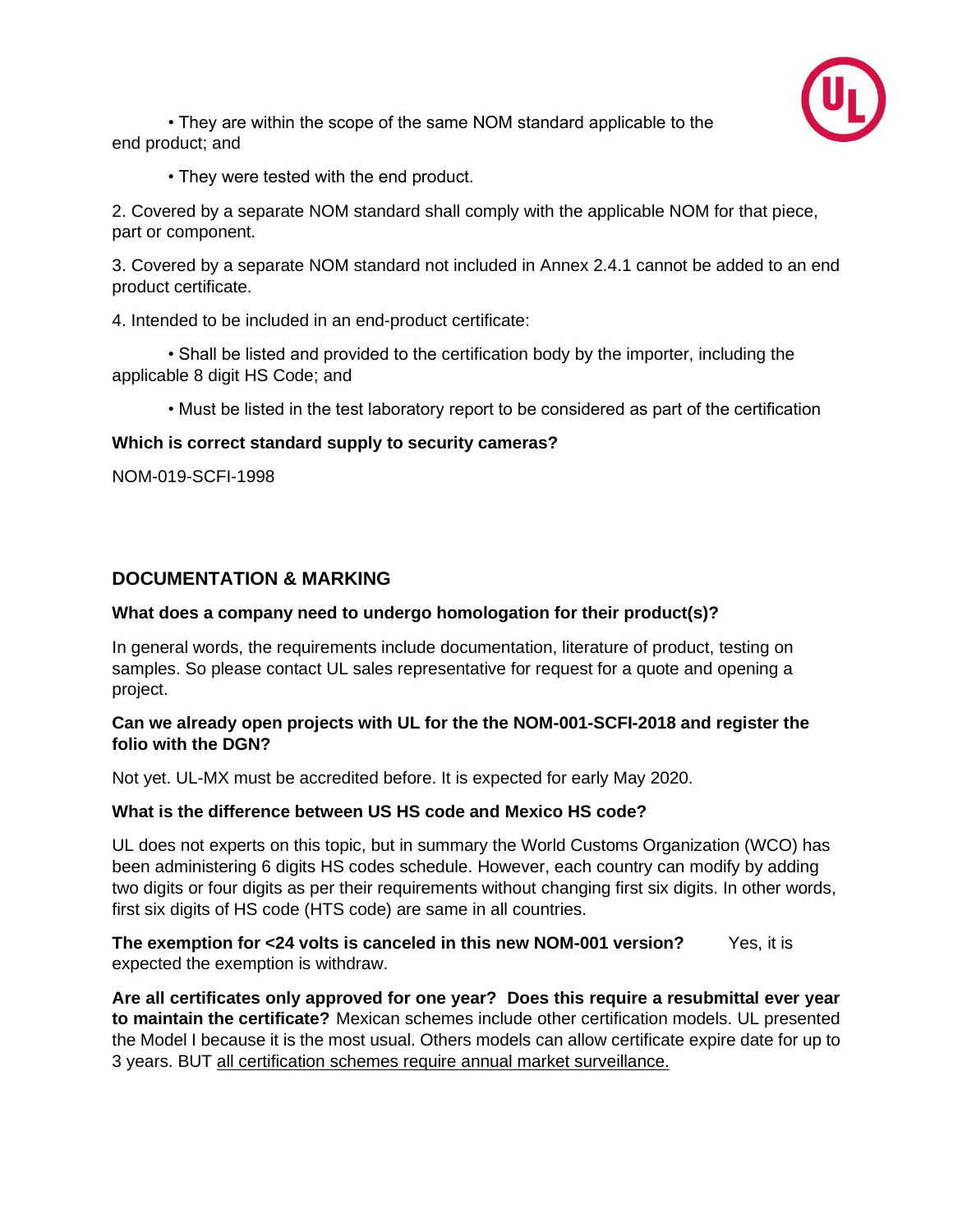

**Is there a published list of UL standards which are covered as part of the equivalence agreements?** Yes, pls look at <https://www.snice.gob.mx/cs/avi/snice/noms.acuerdosmutuos.html>

#### **Are there changes to the marking required on products?**

In general, it is required approval logo: UL-NOM and IFT ID for telecom products and/or products hosting a wireless module approved.

#### **Do UL Contracts need to be signed and delivered to your office? or can be sent scanned copies?**

Hard copies are required per Mexican laws.

# **For NOM-032-ENER, do we need to perform local testing in Mexico?**

Is it possible to use UL labs beside tests in-country.

#### **Will it be required to provide a contract of use UL mark to UL duly signed, to obtain the NOM certificate?**

A service contract agreement between Applicant and any Mexican Certification Body is required by regulation to cover the use of CO Mark and other regulatory responsibilities from both sides.

#### **If I have an electronic product complied with UL mark, will Equivalence Agreement also be able to apply for new NOM-001-SCFI-2018?**

No. It requires tests in country at this point. But a new version of Mexican Equivalence Agreement is under discussion

#### **What about CoC's...can they no longer be used (meaning not applicable after May)?**

Considering UL CoC, it is valid for NOM-001-SCFI-1993 until May 13, 2020 and for NOM-019- SCFI-1993 until a new version of the standard is published. As mentioned during the webinar, there are discussions to publish a new Equivalence Agreement including NOM-001-SCFI-2018. UL expects a decision soon from local authorities.

#### **Can you talk about NOM-208 Certificates importation changes**

I would highlight two points:

1. NOM-208 was added as required for several HS codes in Jun 3, 2019. It means several product categories should evidence they comply with std before entry to Mexico.

2. The modular approval is accepted in Mexico even for those cases where end-product is required to comply with NOM-208 per HS code. In this case, the end-product should be marked properly and agent broker should be able to demonstrate the proper evidences at boarder such as certificate of end-product for applicable standards, homologation of module used into endproduct and how each other (end-product and module) are traced. The applicable requirements and tests are listed per slides presented.

#### **Does UL have a relationship with the 3 approved in-country labs? If so which ones?**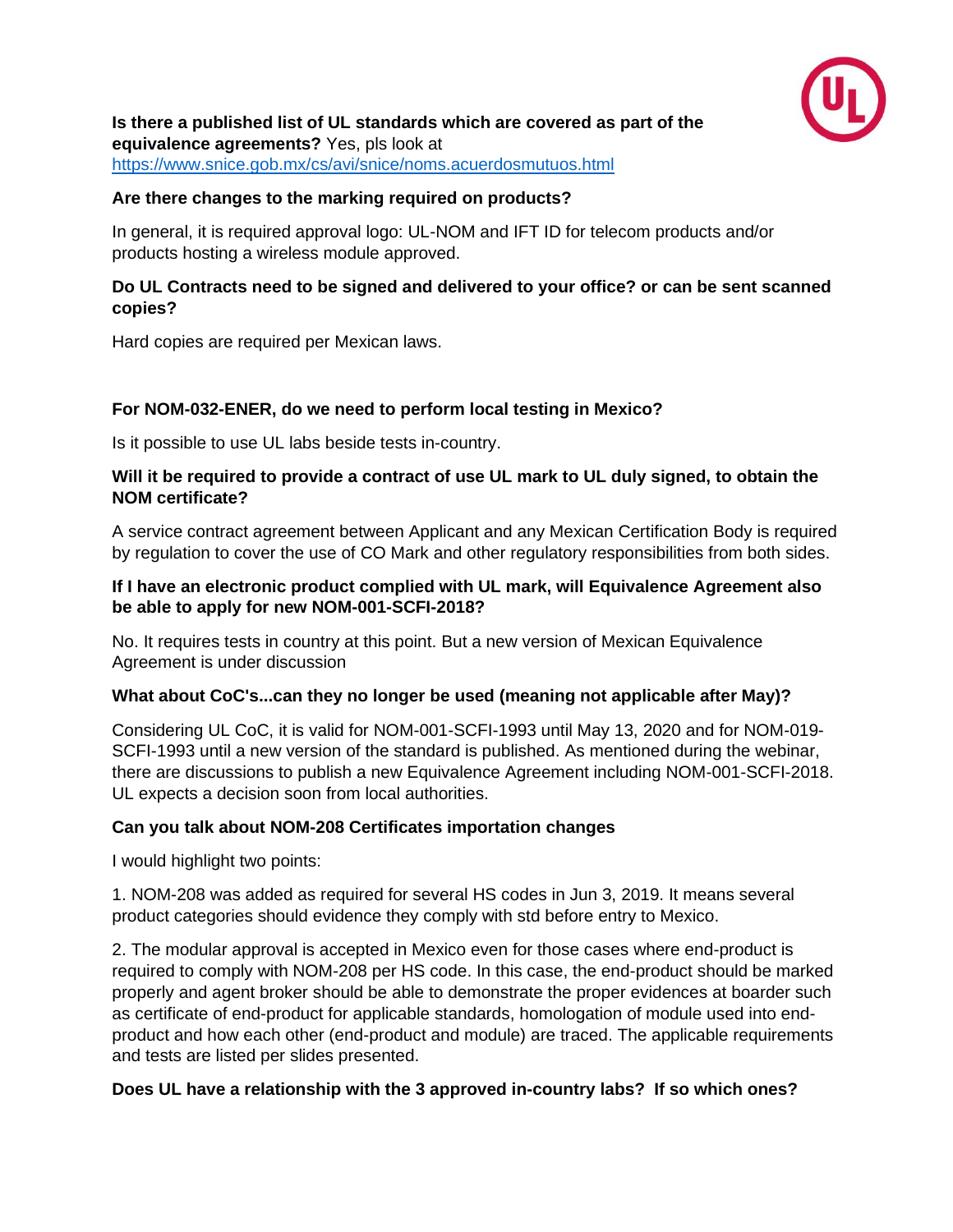

Yes, we work with all three: LABOTEC, ANCE and ATC.

#### **Currently, can a product without any NOM Certifications cross the Mexican border? If so, when does one's ability to do so expire?**

Those products which the correspondent Mexican HS code does not require compliance with a NOM std. Could be exempt from foreign trade law or point of entry perspective. However, the product still need to comply with applicable NOM std., from market point of view, if any.

#### **Does the NOM-001 certificate need to be in the Importers name? For example, a small private company (ABC Co) imports a telecom product manufactured by a large manufacturer (i.e. Cisco) who obtains the certification. Can ABC Co use Cisco's certificate?**

For NOM-001 is possible to have the certificate on foreign companies, but it should authorize extensions for importers in the country.

#### **Will existing non-expired registrations be OK for import until expiration, or is the cutover to include NOM-001 a hard line on imports, even for non-expired certificates?**

For UL CoC no expiring certificate the due date remains May 13, 2020 since the actual Equivalence Agreement refers to NOM-001-SCFI-1993 that becomes withdraw at this date. It can change in case a new/updated EA is in place.

#### **I tried to recertify my product for NOM-001-SCFI-1993, but it took some time to initiate the process and by the time a quote was provided our 1 year recertification date had passed. And now due to COVID-19 our company is currently closed. Can I request a COVID-19 exemption?**

Yes. It is possible to apply for recert and get advantage of COVID-19 exemptions. Please consider the possible implications.

#### **Is UL-NOM equivalency going away once new NOM-019 is published?**

Yes. The equivalence agreements refer to the version of standards involved. It means a new or upgrade of equivalence agreement is required when std version involved changes. Otherwise it will be withdrawn.

#### **In general, for HS codes not requiring NOM, is certification still required for commercialization in Mexico?**

It is not required from point of entry. From market perspective, the product must comply with applicable standard if exists.

#### **Mexico Import Brokers have been asking for NOM 019 certificate in the importing customers name instead of the manufacturer. How can UL handle this additional step?**

In case the certificate per NOM-019 has been issued to a foreign company, please requesting to the certification body to issue an extension to their importers. IMPORTANT: it is possible only for NOM-001 and NOM-019 only.

#### **Can UL act as our Legal Entity in Mexico for a fee?**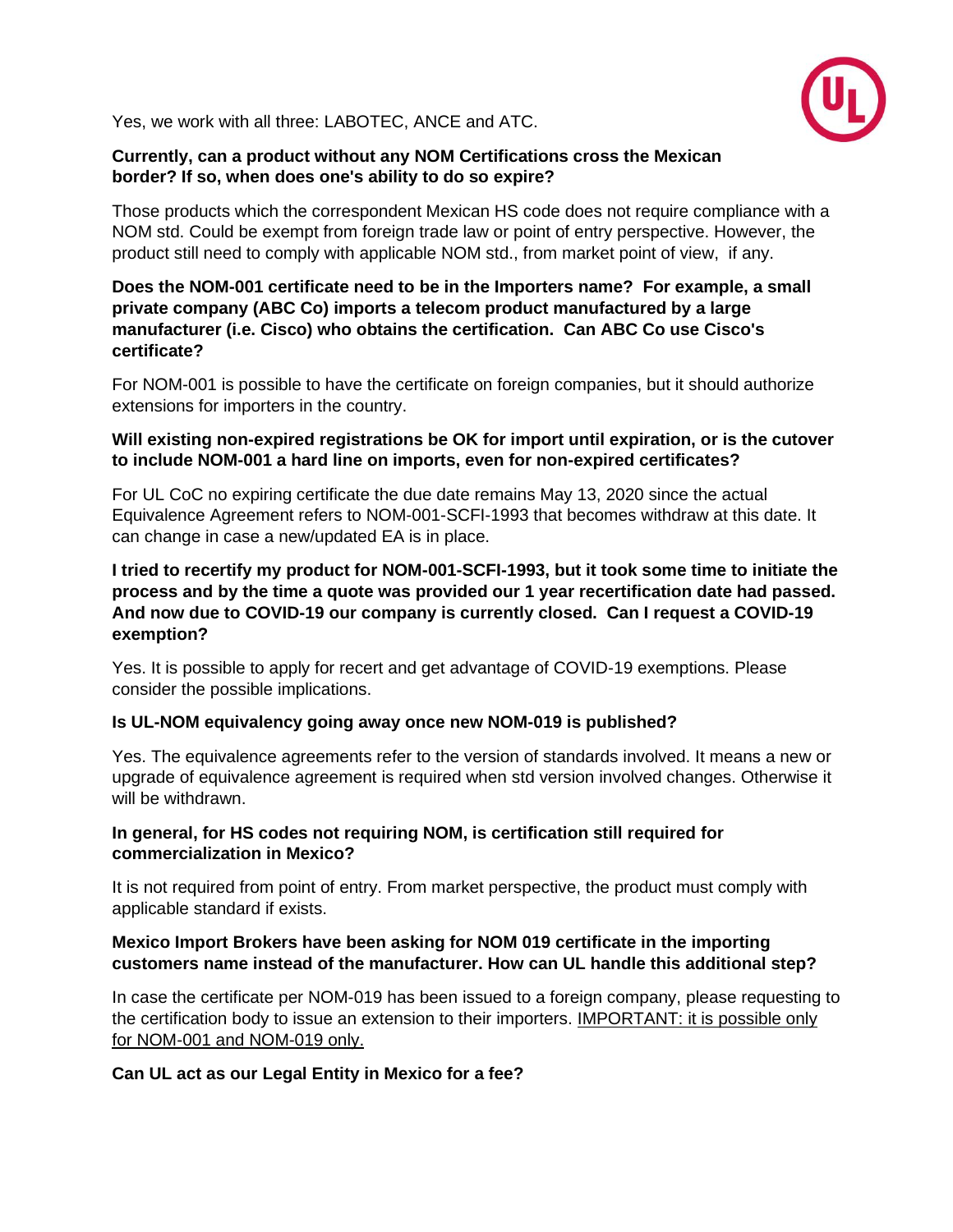

No. We can list options as possible providers, including EMERGO that is NA UL family company.

# **Is the MRA applicable to products tested to UL standards regardless of who does the testing (i.e. testing done by ITS) or is the MRA only applicable to testing done by UL?**

The MRAs in place today include tests performed at UL labs and client's lab facilities listed per UL DAP. It does not include tests performed by others. Can you please summarize the COVID-19 exemption again thanks "Products subject to NOM certification requirements can be released from Mexican customs as long as there is evidence that the importer has initiated the NOM process with a Certification Organization (CO) or Inspection Unit (IU).

CO or IU will register the assigned reference number in the DGN database.

The importer should include the reference number in the importer requests submitted to Customs.

This alternate path will be valid until the Mexican government notifies the suspension of this measure, or the NOM certificate is issued by the corresponding Certification Organization, whichever comes first.

#### **UL is expecting to receive MRA agreement to allow use of US lab testing as soon as June 2020, is that correct?**

That's correct for new NOM-001. It's estimative and depends on Mexican authorities.

# **Does current Mex NOM-001 1993 certificates really expire on May 14th?**

No. The certificates per NOM-001-SCFI-1993 issued until May 13 would remain valid for 1 more year.

#### **If the HS code does not specify a NOM, is it possible the product still needs to comply with such NOM?**

It is not required from point of entry per HS codes. But it is required the product comply with applicable standard if exists from market perspective.

# **62368-1 SAFETY STANDARD**

**I heard Mexico is in the process of accepting 62368 soon. Is there any update as to when they will have this accepted by Mexico?** Not at this point. NOM-001 and NOM-019 are the reference Mexican standards.

But there are 3 discussions in progress where this topic is on the agenda:

1. NEW NOM-019 and;

2. NEW Mexican Equivalence Agreement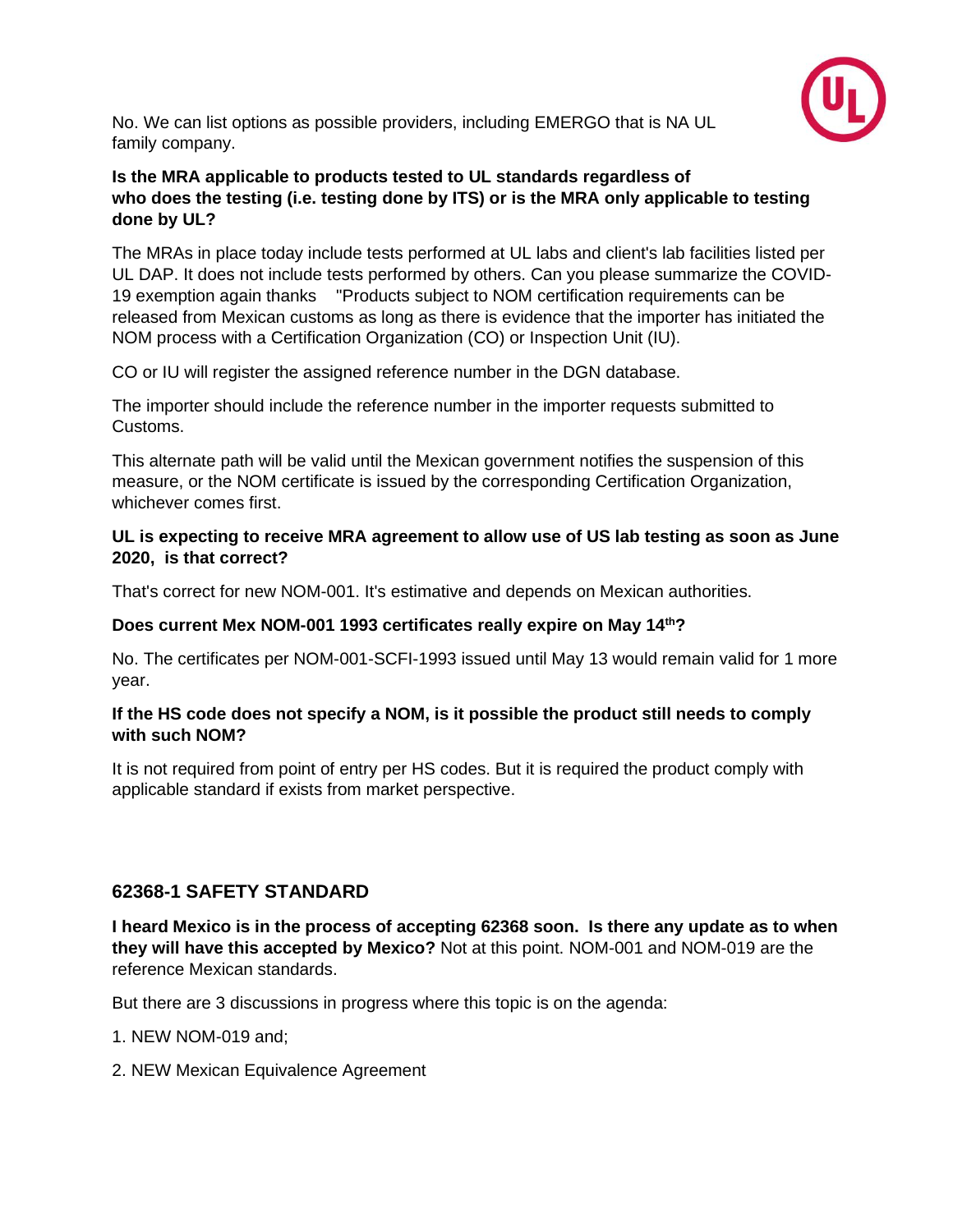

3. DOF MEX published the public consultation for "Proyecto de Norma Mexicana PROY-NMX-I-62368-1-NYCE-2020" through https://www.dof.gob.mx/nota\_detalle.php?codigo=5592302&fecha=27/04/2020. It is opened for next 60 days starting Apr 27, 2020.

# **IEC 60950-1 is ending in December 2020. What happens then?**

Local regulators can determine maintain the current version of a standard by law. On the other side, there are discussion in progress to accept 62368-1.

# **Will UL 62368-1 be accepted under MRA for ITE and A/V products?**

No at this point. NOM-001 and NOM-019 are the reference Mexican standards.

But there are 3 discussions in progress where this topic is on the agenda:

1. NEW NOM-019 and;

2. NEW Mexican Equivalence Agreement

3. DOF MEX published the public consultation for "Proyecto de Norma Mexicana PROY-NMX-I-62368-1-NYCE-2020" through

https://www.dof.gob.mx/nota\_detalle.php?codigo=5592302&fecha=27/04/2020. It is opened for next 60 days starting Apr 27, 2020.

# **Suppose we propose a technical option letter to justify why NOM-003 does not apply and grant certification per NOM-001. Is there a NOM standard that corresponds to UL 62368, as this seems to be making UL 60950 obsolete?**

No at this point. NOM-001 and NOM-019 are the reference Mexican standards.

But there are 3 discussions in progress where this topic is on the agenda:

1. NEW NOM-019 and;

2. NEW Mexican Equivalence Agreement

3. DOF MEX published the public consultation for "Proyecto de Norma Mexicana PROY-NMX-I-62368-1-NYCE-2020" through

https://www.dof.gob.mx/nota\_detalle.php?codigo=5592302&fecha=27/04/2020. It is opened for next 60 days starting Apr 27, 2020."

# **Is NOM-019 accepting UL 62368-1 in Equivalency agreement?**

No at this point. NOM-001 and NOM-019 are the reference Mexican standards.

But there are 3 discussions in progress where this topic is on the agenda:

1. NEW NOM-019 and;

2. NEW Mexican Equivalence Agreement

3. DOF MEX published the public consultation for "Proyecto de Norma Mexicana PROY-NMX-I-62368-1-NYCE-2020" through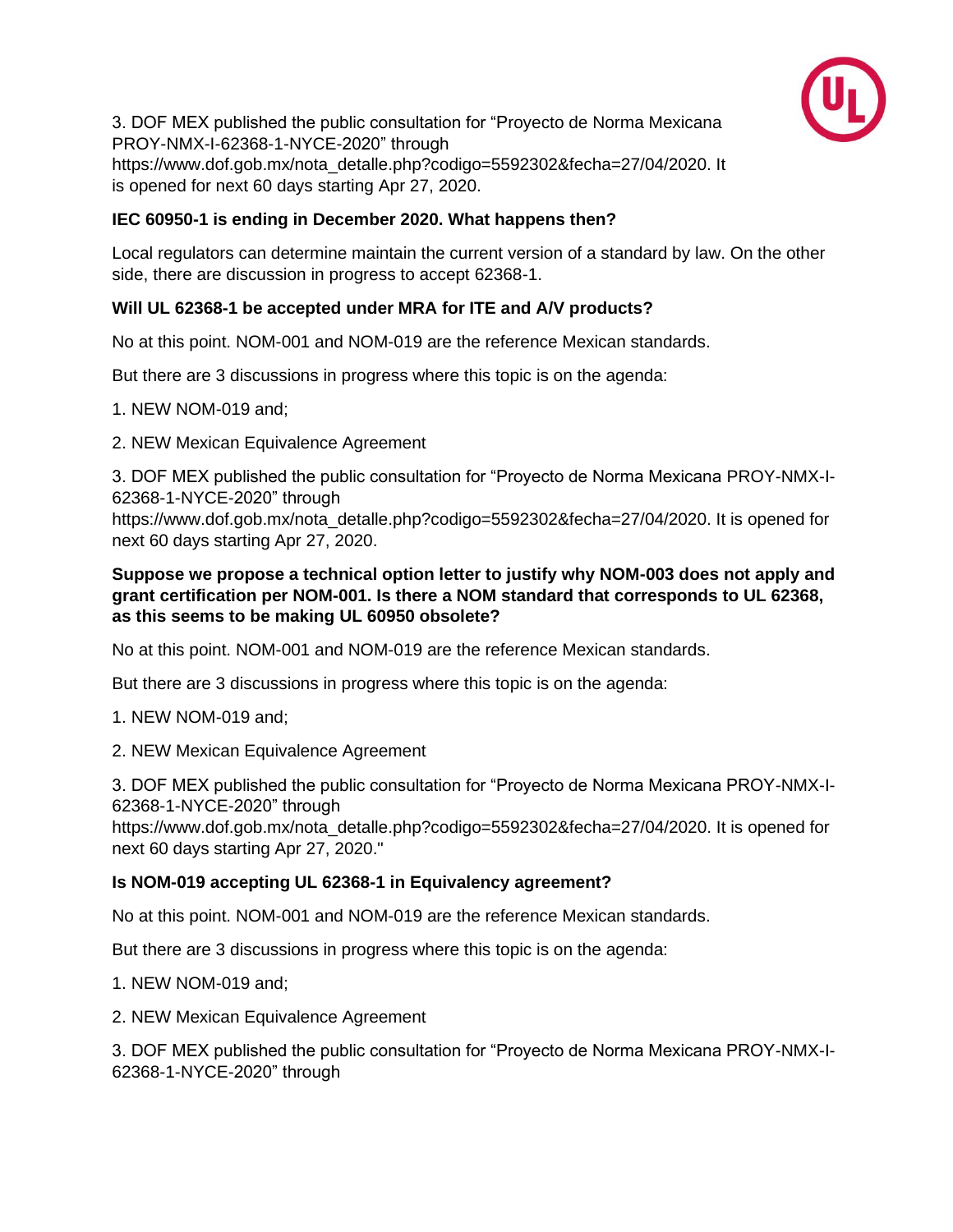

https://www.dof.gob.mx/nota\_detalle.php?codigo=5592302&fecha=27/04/2020. It is opened for next 60 days starting Apr 27, 2020.

#### **If we have CB report and CB certificate IEC 62368-1, are we still need to get NOM?**

Yes. NOM-001 and NOM-019 are the reference Mexican standards. Can you enlighten about NMX-I-62368-1-NYCE-2015.

NOM-001 and NOM-019 are the reference Mexican standards at this point. But there are 3 discussions in progress where this topic is on the agenda:

1. NEW NOM-019 and;

2. NEW Mexican Equivalence Agreement

3. DOF MEX published the public consultation for "Proyecto de Norma Mexicana PROY-NMX-I-62368-1-NYCE-2020" through

https://www.dof.gob.mx/nota\_detalle.php?codigo=5592302&fecha=27/04/2020. It is opened for next 60 days starting Apr 27, 2020.

# **SAR**

#### **What are the devices impacted by these two SARs regulations?**

According to the scope described on the Mexico standards are very generic: "Products, equipment, devices or apparatus that make use of the radio spectrum or are connected to a telecommunications network in the frequency range of 30 MHz to 6 GHz when:

a) used near the head, particularly near the ear and

b) used at a distance less than or equal to 200 mm from the human body".

#### **Scope of the SAR standard is mainly for cell phones and smartphone, what about Notebooks and tablets for instance**

Portable products, including tablets and notebook could be covered by SAR requirements if fit to the criteria which include making use of the radio spectrum or are connected to a telecommunications network in the frequency range of 30 MHz to 6 GHz when:

a) used near the head, particularly near the ear and

b) used at a distance less than or equal to 200 mm from the human body.